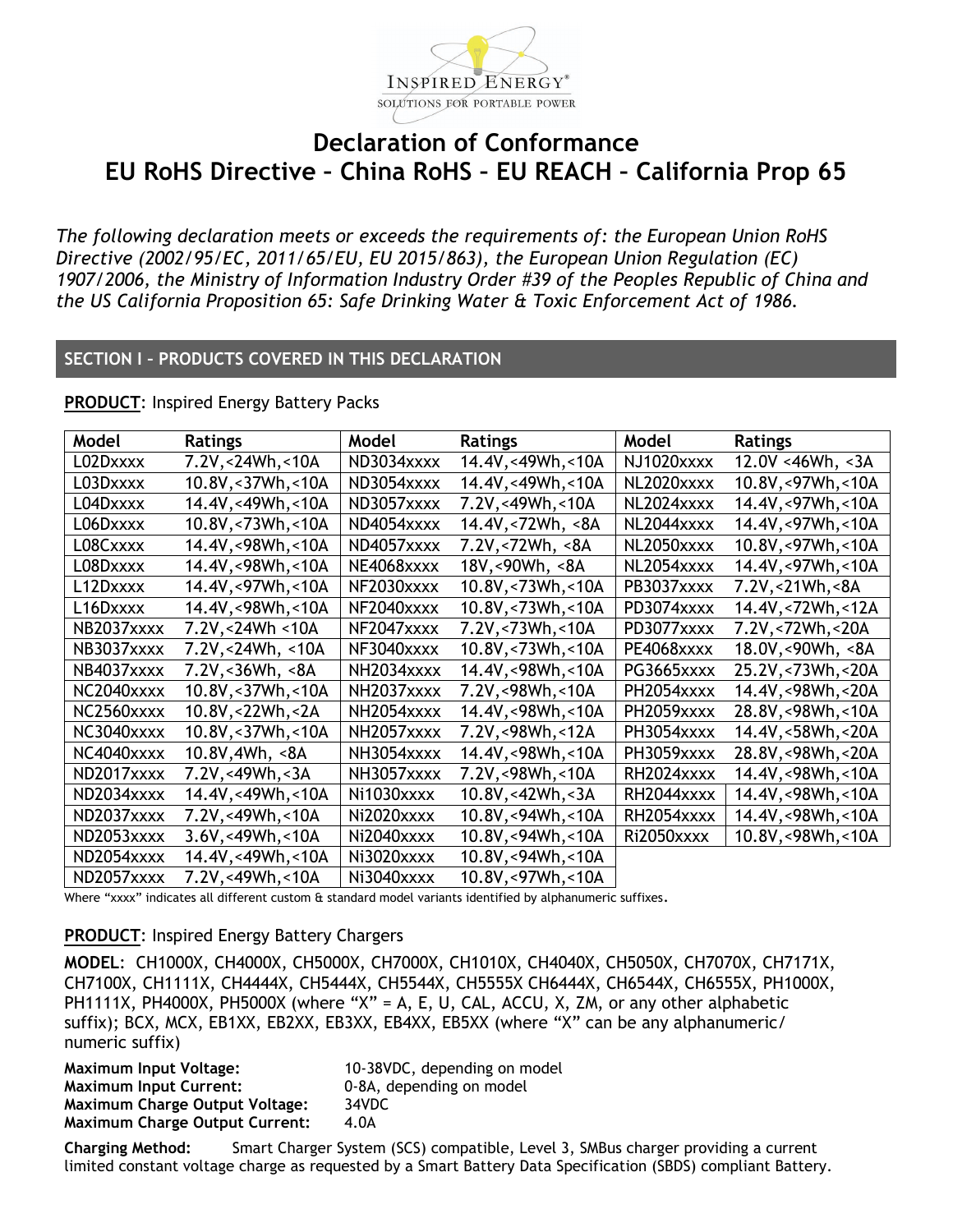**PRODUCT:** Inspired Energy Accessories (Excludes charger power supply 599xxx)<sup>[1](#page-1-0)</sup>

**MODEL**: 551006, 551007, 551008, 610005, 610007, 610018, 629010, 629011, 629028, 629030, 629035, 629041, 629080, 629088, 629102, 629103,629104, 629105, 906001, 935004, 936096, 936097, 936098, 936140, 936143, 936186, 936187, 936188, 936192, 936238, 936293, 936294, 936295, 936296, 936297, 936298, BL237A, MC20402, MP20401, MC20501, MP20501.

### **SECTION II – MANUFACTURER INFORMATION**

| Company Name:                     | Inspired Energy LLC.           |
|-----------------------------------|--------------------------------|
| Company Address:                  | 25440 NW 8 <sup>th</sup> Place |
|                                   | Newberry, FL 32669 USA         |
| Domestic:                         | 1-888-5-Inspire (546-7747)     |
| International:                    | $+1 - 352 - 472 - 4855$        |
| Fax Number:                       | 1-352-472-4859                 |
| Date of Declaration: May 13, 2022 |                                |

**SECTION III – CONFORMANCE INFORMATION**

## **EU RoHS**

The RoHS, RoHS 2 Amendment & RoHS 3 directives specifically do not apply to batteries as they are covered under the EU Battery Directive (2013/56/EU). While batteries and battery packs are exempt from the requirements of the RoHS directive, Inspired Energy is committed to eliminate the use of these RoHS substances from our products.

We Inspired Energy hereby declare that our manufactured products indicated above are currently in compliance with EU directives 2002/95/EC, 2011/65/EU, and 2015/863 with respect to the *Restricted Substances and Limits* table below.

| <b>RoHS Restricted Substances and Limits</b> |                                       |                     |                   |                                                    |  |
|----------------------------------------------|---------------------------------------|---------------------|-------------------|----------------------------------------------------|--|
| No                                           | <b>Substance</b>                      | <b>MCV</b><br>(ppm) | <b>MCV</b><br>(%) | Amount found in Inspired<br><b>Energy Products</b> |  |
|                                              | Cadmium (Cd)                          | ~100                | < 0.01            | 0%                                                 |  |
| $\overline{2}$                               | Lead (Pb)                             | ~1000               | < 0.1             | 0%                                                 |  |
| $\mathbf{3}$                                 | Mercury (Hg)                          | ~1000               | < 0.1             | 0%                                                 |  |
| 4                                            | Hexavalent Chromium (Cr6+,CrVI)       | ~1000               | < 0.1             | 0%                                                 |  |
| 5                                            | Polybrominated Biphenyls (PBB)        | ~1000               | < 0.1             | 0%                                                 |  |
| 6                                            | Polybrominated Diphenyl Ethers (PBDE) | < 1000              | < 0.1             | 0%                                                 |  |
| $\overline{7}$                               | Bis (2-ethylhexyl) Phthalate (DEHP)   | ~1000               | < 0.1             | 0%                                                 |  |
| 8                                            | Benzyl Butyl Phthalate (BBP)          | ~1000               | < 0.1             | 0%                                                 |  |
| 9                                            | Dibutyl Phthalate (DBP)               | ~1000               | < 0.1             | 0%                                                 |  |
| 10 <sup>°</sup>                              | Diisobutyl Phthalate (DIBP)           |                     | < 0.1             | 0%                                                 |  |

<span id="page-1-0"></span><sup>1</sup> See IE Charger Accessory Power Supply – REACH and RoHS Declaration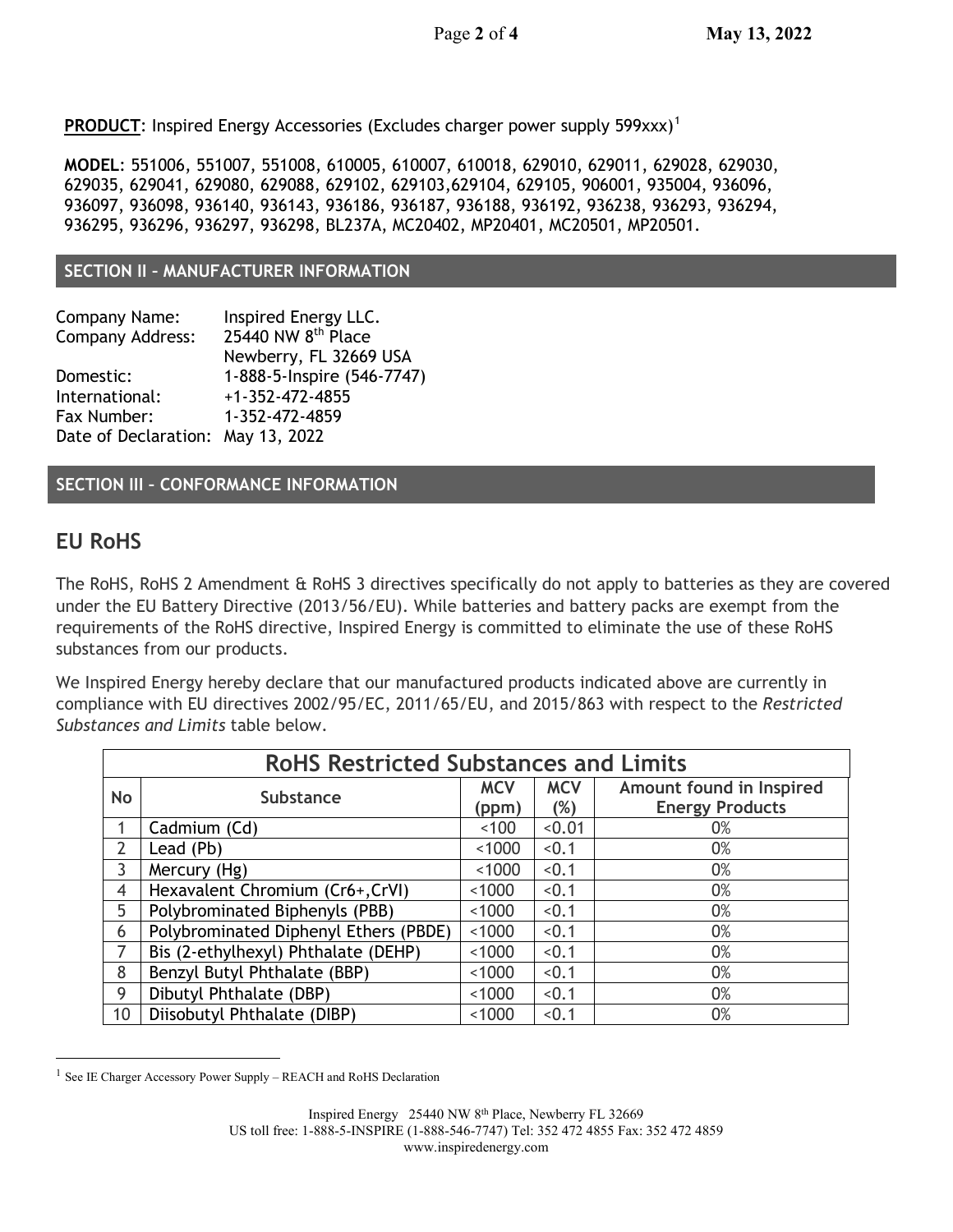### **Considerations**

Batteries are specifically not covered by the RoHS Directive. The Technical Adaptation Committee (TAC) under the WEEE and RoHS Directives concluded in their December 17, 2003 meeting that batteries were not covered by either Directive.

Please refer to the EU commission WEEE FAQ 1.9 for reference: [https://ec.europa.eu/environment/waste/pdf/faq\\_weee.pdf](https://ec.europa.eu/environment/waste/pdf/faq_weee.pdf)

| 部分名稱<br>Part Name             | 有害物質<br><b>Hazardous Substances</b> |                      |                   |                                         |                                          |                                                     |                            |
|-------------------------------|-------------------------------------|----------------------|-------------------|-----------------------------------------|------------------------------------------|-----------------------------------------------------|----------------------------|
|                               | 鉛<br>Lead<br>(PB)                   | 汞<br>Mercury<br>(Hg) | 鎘 Cadmium<br>(Cd) | 六价铬<br>Hevavalent<br>Chromium<br>(Cr 6) | 多溴联苯<br>Polbrominated<br>Biphenyls (PBB) | 多溴二苯醚<br>Polybominated<br>diphenyl ethers<br>(PBDE) | 中國<br>環保使用期限<br>China EFUP |
| 板<br><b>PCB Boards</b>        | $\Omega$                            | $\mathsf{O}$         | $\mathsf{O}$      | $\mathsf{O}$                            | $\mathsf{O}$                             | $\mathbf 0$                                         |                            |
| 外殼<br><b>Enclosures</b>       | O                                   | $\mathsf O$          | $\circ$           | $\mathsf O$                             | $\mathsf O$                              | $\mathbf 0$                                         | $\boldsymbol{\Theta}$      |
| 鋰離子電池<br>Lithium Ion<br>Cells | 0                                   | $\mathsf{O}$         | $\circ$           | $\mathbf 0$                             | $\mathsf O$                              | $\mathbf 0$                                         |                            |
| 線<br>Wire                     | O                                   | $\mathsf{O}$         | $\circ$           | $\mathbf 0$                             | $\mathsf O$                              | $\mathbf 0$                                         |                            |
| 液晶显示器<br><b>LCD</b>           | $\Omega$                            | $\circ$              | $\circ$           | $\circ$                                 | $\circ$                                  | $\circ$                                             |                            |
| 背帶<br><b>Straps</b>           | O                                   | $\circ$              | $\circ$           | $\circ$                                 | $\mathsf O$                              | $\mathbf 0$                                         |                            |
| 標籤<br>Labeling                | O                                   | $\mathsf{O}$         | $\circ$           | $\circ$                                 | $\mathsf{O}$                             | $\mathbf 0$                                         |                            |

# **China RoHS Compliance Declaration:**

## 本表格依据 **SJ/T 11364** 的规定编制。

**This form has been prepared in compliance with the provisions of SJ/T 11364**.

O:表示该有害物质在该部件所有均质材料中的含量均在 GB/T 26572 规定的限量要求以下。 O: Indicates that the content of said hazardous substance in all of the homogenous materials in the component is within the limits required by GB/T 26572.

X:表示该有害物质至少在该部件的某一均质材料中的含量超出 GB/T 26572 规定的限量要求

。 此表中所有名称中含 "X" 的部件均符合欧盟 RoHS 立法。

X: Indicates that the content of said hazardous substance exceeds the limits required by GB/T 26572 in at least one homogenous material in the component.